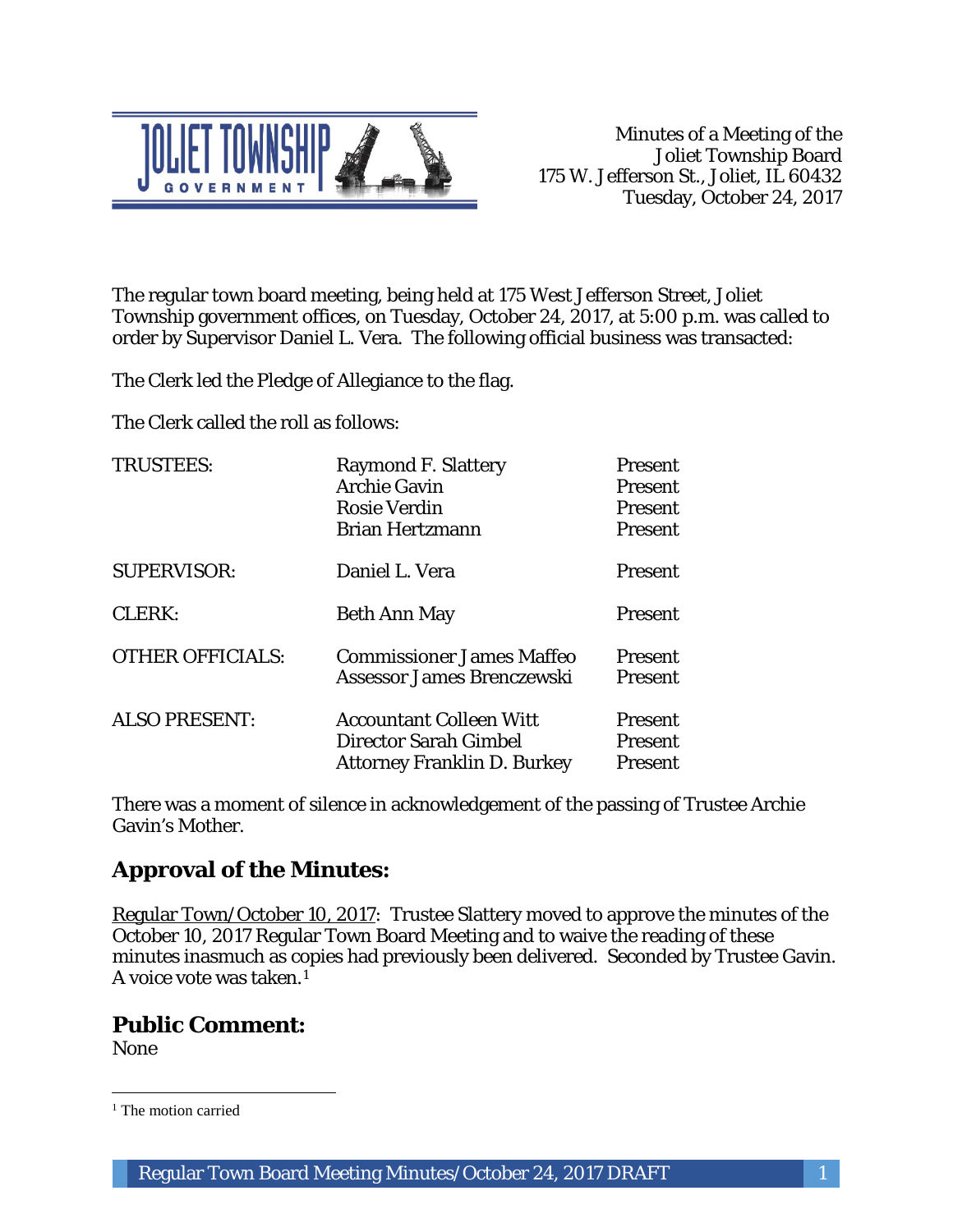### **New Business:**

### Approve/Waiver of Bid Requirement/Mound Cemetery

The Supervisor directed the Board to review the letter of recommendation from Business Agent Tim Rossborough with the Bricklayers. There are only 2 local companies which have the right expertise necessary to restore the historic stone wall on the east (front) and north sides of Mound Cemetery. The Supervisor is asking to waive the need to go to bid due to the limited number of qualified vendors. Trustee Slattery moved to waive the need to bid the restoration work at Mound Cemetery, due to the limited number of vendors with the right expertise to complete the work efficiently. Seconded by Trustee Gavin. A roll call vote was taken. Ayes  $(5)$ , Nays  $(0)^2$ 

#### Approve/Mound Cemetery Wall Restoration Project Vendor

Supervisor Vera reported he has been in contact with the 2 recommended vendors, Gilkerson from Lockport and Bruno from Hazel Crest. An estimate has been received from Gilkerson of \$83,983.00. He has not yet received the estimate from Bruno. Accountant Witt commented this project was budgeted for \$75,000.00; however, additional funds can be transferred if the need is there. No quote estimates were provided for review. Trustee Verdin moved to allow the Supervisor to enter into an agreement with the lowest, responsible, vendor at a price not to exceed \$84,000.00 for the purposes of restoring the stone wall at Mound Cemetery. Seconded by Trustee Slattery. A roll call vote was taken. Ayes  $(5)$ , Nays  $(0)<sup>3</sup>$ 

#### Approve/Youth Grant/Warren-Sharpe Community Center

A request was received from the Warren-Sharpe Community Center, Executive Director Kay Bolden, for a grant to assist with the purchase and installation of new kitchen equipment for \$6,000.00. Supervisor Vera indicated we have helped the Center in the past with a garden project. He added this kitchen was last updated in 1993 by the Joliet Rotary Club of which he is a member. The Center needs these improvements on their commercial kitchen because they provide breakfast and lunch to the children in the program all summer and after school snacks during the school year. Trustee Slattery moved to approve a youth grant for \$6,000.00 to the Warren-Sharpe Community Center for the purchase and installation of new kitchen equipment, used to prepare meals for the children in the program. Seconded by Trustee Gavin. A roll call vote was taken. Ayes  $(5)$ , Nays  $(0)<sup>4</sup>$ 

#### Approve/Senior Grant/Senior Services Center

I

The Supervisor directed the Board to review the request from the Will County Senior Services Center, Executive Director Barry Kolanowski, for a grant to purchase a used pickup truck to be used for the "Safe at Home" program. The "Safe at Home" program is a home maintenance program which helps seniors with simple repairs. The Supervisor shared the history of the support for the Will County Senior Services Center and their assistance to establish the original senior levy. The request is for a purchase of a GMC, extended cab pickup truck from D'Arcy Buick GMC for \$26,845.50. Several of the

<sup>2</sup> Roll Call Ayes (5) Trustees Slattery, Gavin, Verdin, Hertzmann and Supervisor Vera

<sup>3</sup> Roll Call Ayes (5) Trustees Slattery, Gavin, Verdin, Hertzmann and Supervisor Vera

<sup>4</sup> Roll Call Ayes (5) Trustees Slattery, Gavin, Verdin, Hertzmann and Supervisor Vera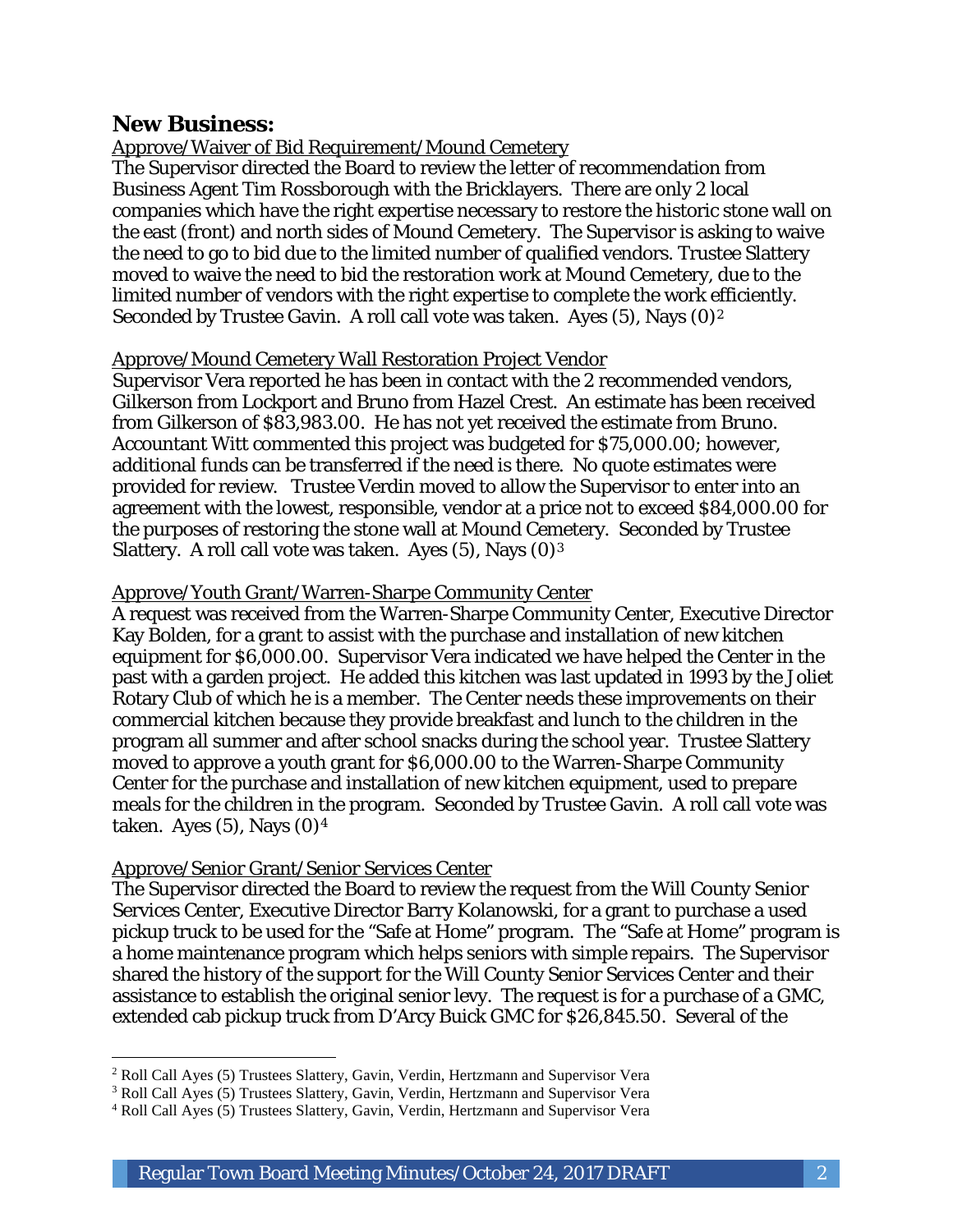Trustees expressed their concerns regarding the purchase, asking if this was the right type of vehicle to be used for this type of work and suggesting that the Supervisor contact D'Arcy directly and ask for a better price for the truck as it will be used by a not for profit in Joliet. It was also suggested that the Supervisor ask D'Arcy if they will provide the lettering and logos at no cost. The Supervisor indicated he would check with the Executive Director on the cost and evaluate the correct vehicle needed for the job. There were no issues with the funding of the project but the correct vehicle for the need and the cost are an issue. Trustee Slattery moved to approve a grant, not to exceed \$30,000 to the Will County Senior Services for the purposes of purchasing a new vehicle for the "Safe at Home" program. Seconded by Trustee Gavin. A roll call vote was taken. Ayes  $(5)$ , Nays  $(0)<sup>5</sup>$ 

The Supervisor followed up on the progress of a grant to the Senior Services Center from earlier this year for window replacement and new central air conditioning. The windows have been replaced but they are waiting to replace the air conditioning until next summer. They were able to get through this summer but are fairly confident that it will need to be done next summer. In the meantime, they have placed those funds in an escrow account.

# **Unfinished Business:**

None

# **Reports:**

#### Supervisor:

The Supervisor reported he met with the Superintendent of the Joliet Grade School District, Theresa Rouse, to discuss projects which the Township can assist with. He will be meeting with her again to work on a proposal for our consideration.

The sign at the Animal Control Center is being changed by adding the words, "And Pet Adoption Center", under the title Animal Control Center. He has been working with Grate Signs on this project and the anticipated cost is \$2,780.00. Additional heat and air conditioning units will be installed in the garage area at the Center. What is currently there is inadequate for the use of the area. The garage area is used to hold animals, keeping them separated from the rest of the population, until they are evaluated and determined to be healthy. The estimated cost for the heat pump equipment is \$9,000.00.

Marchio Fence has provided him with an estimate of \$10,948 for the purchase of and installation of cage, fence and gate work for the lower level entrance and the steel ribbon on the ramp walls.

He followed up on the Hope Manner project, indicating on November 7, personal items will be distributed. They are still planning on giving Thanksgiving food baskets.

 $\overline{a}$ <sup>5</sup> Roll Call Ayes (5) Trustees Slattery, Gavin, Verdin, Hertzmann and Supervisor Vera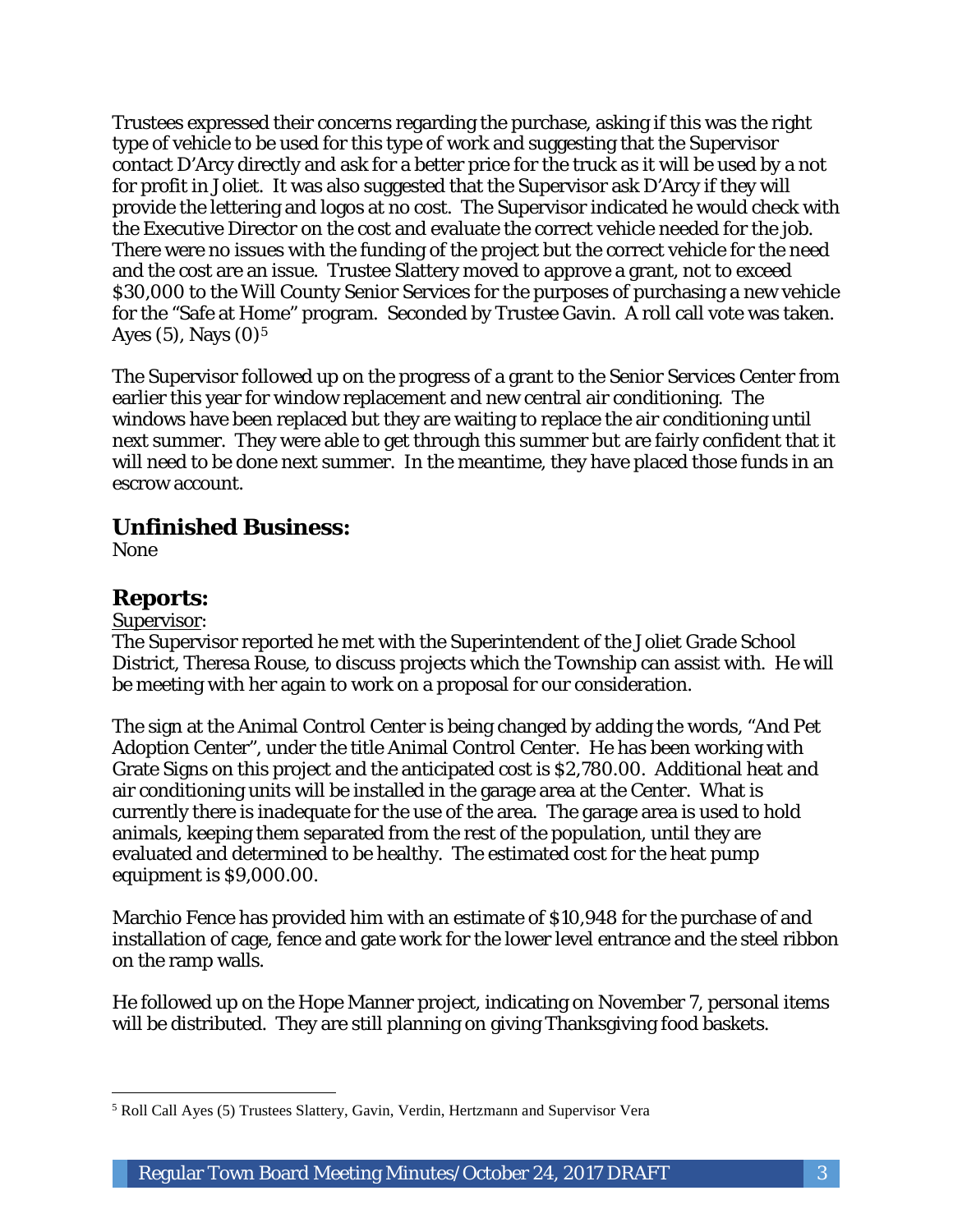The General Assistance report from Director Malone is in the Board meeting packets for review.

The Clerk asked if he would inquire about those attending the St. Pat's senior luncheon on Friday. Trustee Slattery indicated he will have to check to see if he can attend and he will let the Clerk know. Trustee Gavin indicated he will try to stop by. The Clerk will contact them with the number attending.

#### Clerk:

Clerk May reported the bids for the bulk road salt (1,000 ton) were opened on Friday, October 20, 2017. The Commissioner signed the contract for the salt this evening. The bid opening for the surplus equipment, 2000 GMC Dump Truck and Generator were opened Friday, October 13. The Generator was awarded to Will Township for \$890.00. No bids were received for the 2000 GMC Dump Truck so this will now go to public bid. The notice will be published in the Herald News on Wednesday, October 25 and will be opened on Wednesday, November 8 at 1:30 p.m. She continues to work on the Fall Conference registrations and hotel accommodations. The Supervisor asked about dinner reservation and she replied they have been made at the Chesapeake Restaurant for 6:30 p.m. on Sunday evening. She will issue a memo on the arrangement by November 1, 2017. She provided Attorney Burkey and Commissioner Maffeo certain documents pertaining to vacating an alley or roadway with respect to resident Mr. Perry inquiring about some right of way on property adjacent to his own. She updated the appraisal list for this process. She also provided Attorney Burkey and Commissioner Maffeo with a copy of a resolution from last year, which failed to pass, relating to the restriction of commercial vehicles parking on Township streets. She is awaiting direction from them on both the vacate and commercial vehicle projects. The Annual Financial report and supporting documents were filed at the County Clerk on Monday, October 23, 2017. The audit and treasurers report were previously filed. This completed the filing of the necessary financial documents for 2017. She commented on the process for which minutes should be corrected. The minutes must reflect the statements which are made at meetings. If anyone should miss speak during the meeting or leave off part of a statement or report, it is their responsibility to correct the misstatement at some point at the next meeting and not by correcting the minutes. The minutes from the previous meeting are not incorrect if the wrong or incorrect information were given at the time the minutes were being taken.

#### Highway Commissioner:

Commissioner Maffeo reported the culvert was finally replaced on Caroline Drive with the gas company present. The homeowner, Mr. Jay Gregory is happy. There is an issue with the weight limit signage on Rowell Avenue. The City came and installed signage at 10 ton limits on a portion of the road for which they have jurisdiction. Our limit was set at 12 ton; however, our signs are now missing, having either been stolen or removed. A new resolution is necessary to post new signage, on the sections which we have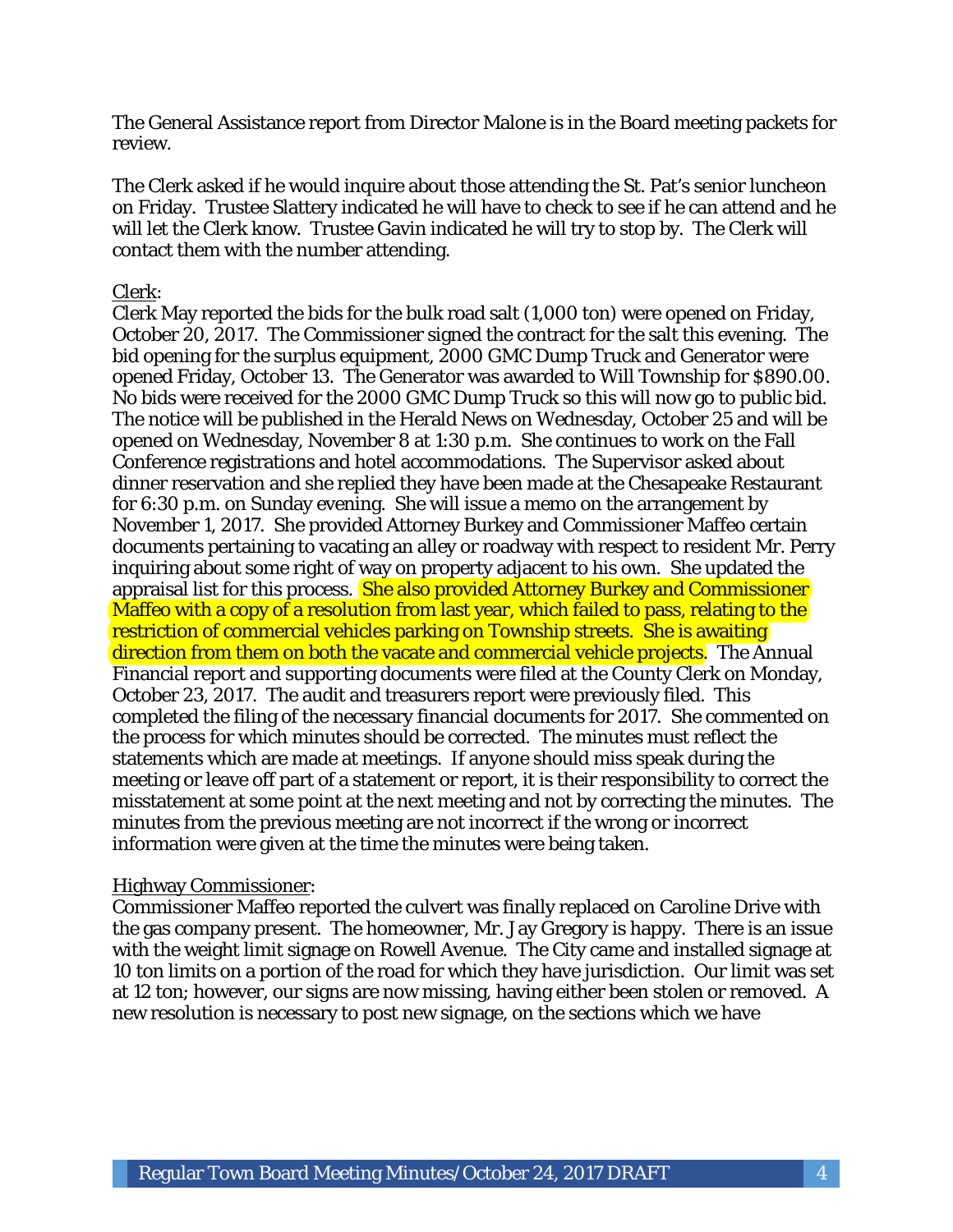jurisdiction of and he is recommending our limit be changed to the 10 ton, to match the limitations which the City has set. He indicated Mr. Burkey is working with Mr. Perry regarding the vacate project and he asked if Attorney Burkey had clarified which parts of the right of way are Mr. Perry is interested in. Attorney Burkey said he would follow up with Mr. Perry. The salt bid came in at \$53.78/ton and the approved vendor is Cargill. The Commissioner explained the history of the salt bids, reflecting on the time he went with the state of Illinois purchase where we paid approximately \$106.00/ton. The Supervisor asked if we were purchasing salt for Jackson Township too and the Commissioner replied that yes, in the past Jackson Township has purchased salt from us and they may again this year. The Supervisor asked Attorney Burkey if it is legal for us to bid for them and he replied that yes, it can be if it was advertised as a combined bid. Attorney Burkey indicated he will review the bid and follow up. The Commissioner reported that Jackson Township pays the awarded amount for any salt which they purchase, based on product weight. The employee previously discussed, retired on October 13, 2017 and his letter of resignation was received. Trustee Gavin asked about the impact, if any to the Township, for the employees' pension costs. The Commissioner replied the employee used up his sick time and all but 9 days of vacation, prior to his retirement. The Commissioner added the employee wasn't vested for the pension and the Supervisor disputed this indicating there was record of reciprocal service in his personnel file. Apparently when he was hired in 2011 he was identified as a tier 1 employee indicating he had prior employment with another IMRF pension employer. Trustee Hertzmann asked about the weight restrictions on the commercial vehicles. The Commissioner replied that some of the vacant lot parking has been cleared up by the County; however, there is still an issue with parking on our streets. He is working with Attorney Burkey to address this issue. The Commissioner also spoke about the problems with residents pumping water onto the streets from their sump pumps. In the past, He has issued letters informing the residents not to do this but it appears he will need to issue additional letters. This is not a problem in the warm weather but in the winter it causes an ice block on the streets. The engineers are working on the final documents for the Cleveland Avenue drainage project. This project may not get done this fall due to the change in the weather. If not, it will start in the spring. Trustee Gavin asked if he was aware of the status of the repairs on the bridge on Briggs Street or if the City provided any notice of when it will be done. The Commissioner replied that he has no idea on the status of the City project. He had to apply cold patch in holes on Violetta Street because of the redirected traffic and the over use of that small street. The Commissioner indicated his staff continues to work on tree removal and performing the seasonal day to day work.

#### Assessor:

Assessor Brenczewski indicated he and his staff continue with their measurement work and taking pictures of the properties for the appeal cases. He indicated there have been 25 Property Tax Appeals Board cases filed. The hearings will begin the first week in November and continue until completed by the 2nd week in December. They continue to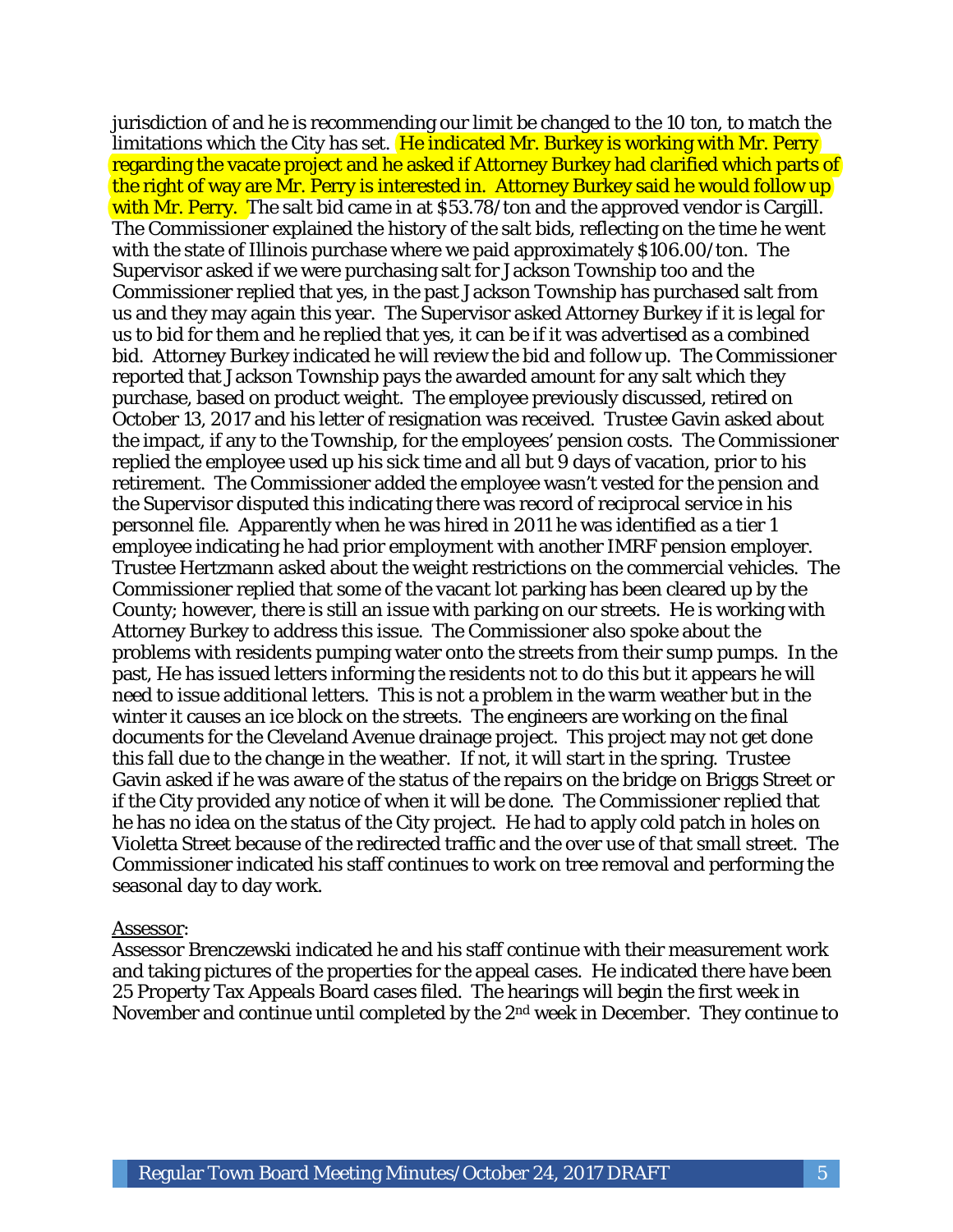be busy fielding calls and helping walk in resident with inquiries. There have been a lot of properties this year which have undocumented improvements which they are now updating.

#### Attorney:

Attorney Burkey reported, residents names are not revealed when they report on animals to the Animal Control Center. This process is necessary because we want residents to assist us with helping the animals and do not want to discourage them from reporting to us. We have their names but keep it confidential.

#### Accountant:

Accountant Witt reported the bank reconciliations have been completed for September and are on the table for review. The financial reports for the period ending September 30, 2017 have been completed and distributed. She commented on the Auditor completing and filing the Annual Financial Report (AFR) with the State Comptroller. The September wage report for IMRF has been filed. The letter of credit from First Community Bank is on file and will expire in August 2018. First Community Bank will become Busey Bank on November 3, 2017. She has been working with them to ensure we maintain the same accounts and rates. The quarterly payroll taxes have been filed. She discussed the process of making Transfers of Appropriations, which has generally been done two times per year, in October and again prior to the end of the fiscal year. There is not a need for any transfers at this time. If any transfers are needed, due to an unexpected expense, she will address it at that time. She participated in a meeting with the lighting district. She prepared the documents for consideration of the annual levy. Other than that, just the day to day operations of her office. There was further explanation on the Transfer of Appropriations.

#### Animal Control Center:

Director Gimbel reported the video was produced by the Chamber Community Leadership School, in conjunction with Joliet Junior College. The Center participated in a program at the Joliet Public Library this week. She is working with Commissioner Maffeo on the food and liter inventory which is stored at his building. She commented on the change in the signage and the positive affect it will have on informing the community that we adopt out animals. She completed a recent FOIA request. The case with the dogs we were holding is all taken care of. He came in and picked up the dogs he was taking back and paid. All of the other animals have been adopted out.

**Receipts:** Trustee Slattery moved to deposit all funds into their proper accounts as presented for the period ending October 24, 2017. Seconded by Trustee Verdin. A voice vote was taken.6

**Expenditures:** The Supervisor presented the following invoices for town board approval for the period ending October 24, 2017:

 $\overline{a}$ 

<sup>6</sup> The motion carried